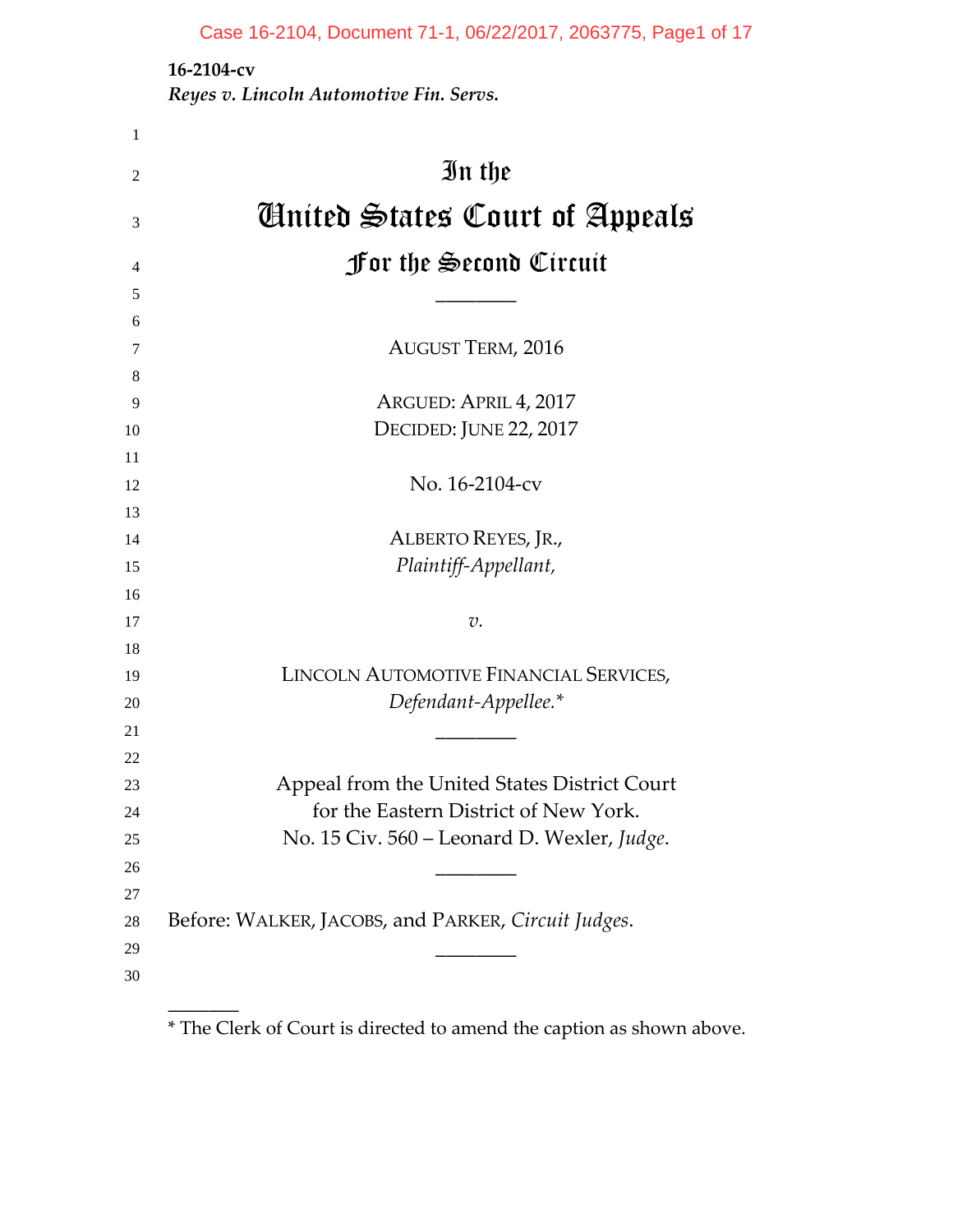Plaintiff‐appellant Alberto Reyes, Jr., appeals a judgment of the United States District Court for the Eastern District of New York (Leonard D. Wexler, *J*.). Judgment was entered following the grant of summary judgment to the defendant‐appellee, Lincoln Automotive Financial Services ("Lincoln"), on Reyes's claim for damages stemming from Lincoln's alleged violation of the Telephone Consumer Protection Act ("TCPA"), Pub. L. No. 102‐243, 105 Stat. 2394 (1991) *codified at* 47 U.S.C. § 227. Reyes leased an automobile from Lincoln and, as a condition of the lease agreement, consented to receive manual or automated telephone calls from Lincoln. Lincoln called Reyes regularly after he defaulted on his lease obligations, and continued to do so after Reyes allegedly revoked his consent to be called. Reyes sued for damages under the TCPA. The district court granted summary judgment for Lincoln, on the basis that (1) the evidence of consent revocation was insufficient, and (2) in any event the TCPA does not permit revocation when consent is provided as consideration in a binding contract. We hold that (1) Reyes did introduce sufficient evidence from which a jury could conclude that he revoked his consent, but that (2) the TCPA does not permit a consumer to revoke its consent to be called when that consent forms part of a bargained‐for exchange. We therefore AFFIRM the judgment of the district court.

\_\_\_\_\_\_\_\_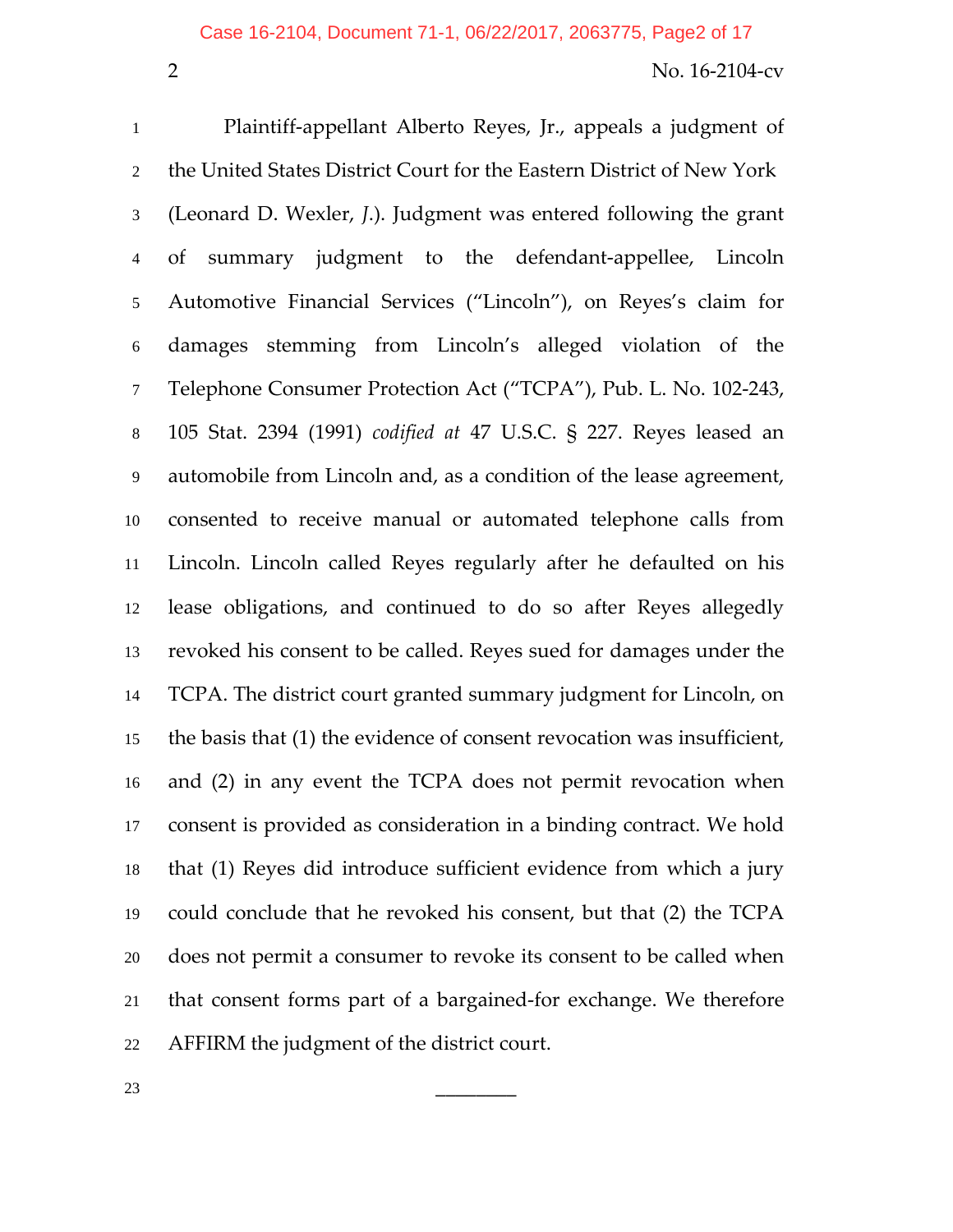No. 16‐2104‐cv YITZCHAK ZELMAN, Marcus & Zelman, LLC, Ocean, NJ, *for Plaintiffs‐Appellees*. JESSICA L. ELLSWORTH (Morgan L. Goodspeed, *on the brief*), Hogan Lovells US LLP, Washington, DC, *for Defendants‐Appellants.*

\_\_\_\_\_\_\_\_ 

JOHN M. WALKER, JR., *Circuit Judge*:

Plaintiff‐appellant Alberto Reyes, Jr., appeals a judgment of the United States District Court for the Eastern District of New York (Leonard D. Wexler, *J*.). Judgment was entered following the grant of summary judgment to the defendant‐appellee, Lincoln Automotive Financial Services ("Lincoln"), on Reyes's claim for damages stemming from Lincoln's alleged violation of the Telephone Consumer Protection Act ("TCPA"), Pub. L. No. 102‐243, 105 Stat. 2394 (1991) *codified at* 47 U.S.C. § 227. Reyes leased an automobile from Lincoln and, as a condition of the lease agreement, consented to receive manual or automated telephone calls from Lincoln. Lincoln called Reyes regularly after he defaulted on his lease obligations, and continued to do so after Reyes allegedly revoked his consent to be called. Reyes sued for damages under the TCPA. The district court granted summary judgment for Lincoln, on the basis that (1) the evidence of consent revocation was insufficient, and (2) in any event the TCPA does not permit revocation when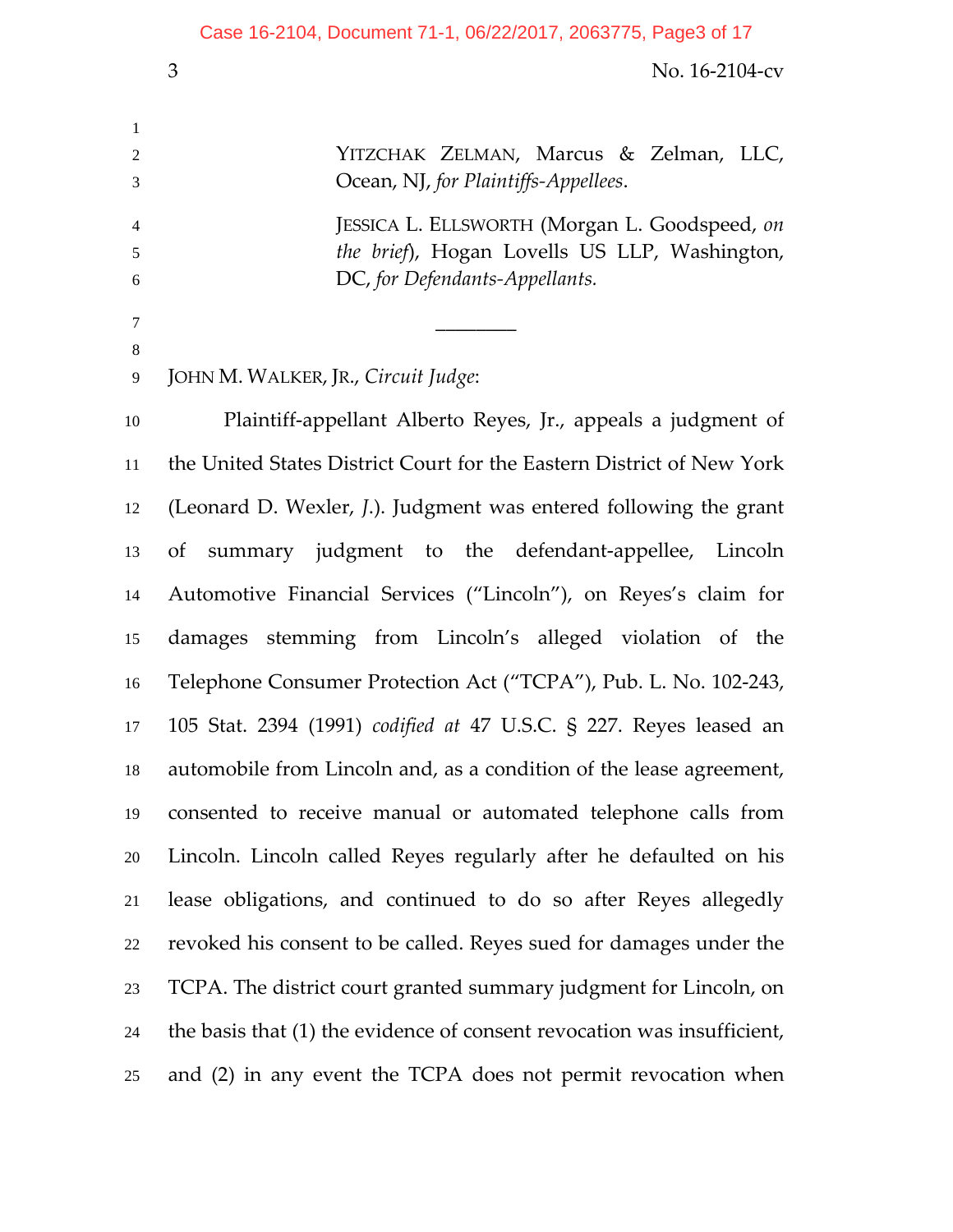consent is provided as consideration in a binding contract. We hold that (1) Reyes did introduce sufficient evidence from which a jury could conclude that he revoked his consent, but that (2) the TCPA does not permit a consumer to revoke its consent to be called when 5 that consent forms part of a bargained-for exchange. We therefore AFFIRM the judgment of the district court.

#### **BACKGROUND**

In 2012, Reyes leased a new Lincoln MKZ luxury sedan from a 9 Ford dealership.<sup>1</sup> Lincoln financed the lease. In his lease application, Reyes provided several personal details, including his cellular phone number. The lease itself contained a number of provisions to which Reyes assented when finalizing the agreement. One provision permitted Lincoln to contact Reyes, and read as follows:

 $\overline{a}$ 

You [Reyes] also expressly consent and agree to Lessor [Ford], Finance Company, Holder and their affiliates, agents and service providers may use written, electronic or verbal means to contact you. This consent includes, but is not limited to, contact by manual calling methods, prerecorded or artificial voice messages, text messages, emails and/or automatic telephone dialing systems. You agree that Lessor, Finance Company, Holder and their affiliates, agents and service providers may use any email address or any telephone number you provide,

<sup>&</sup>lt;sup>1</sup> "Lincoln Automotive Financial Services" is a registered trade name of Ford Motor Credit Company LLC, and not an independent company.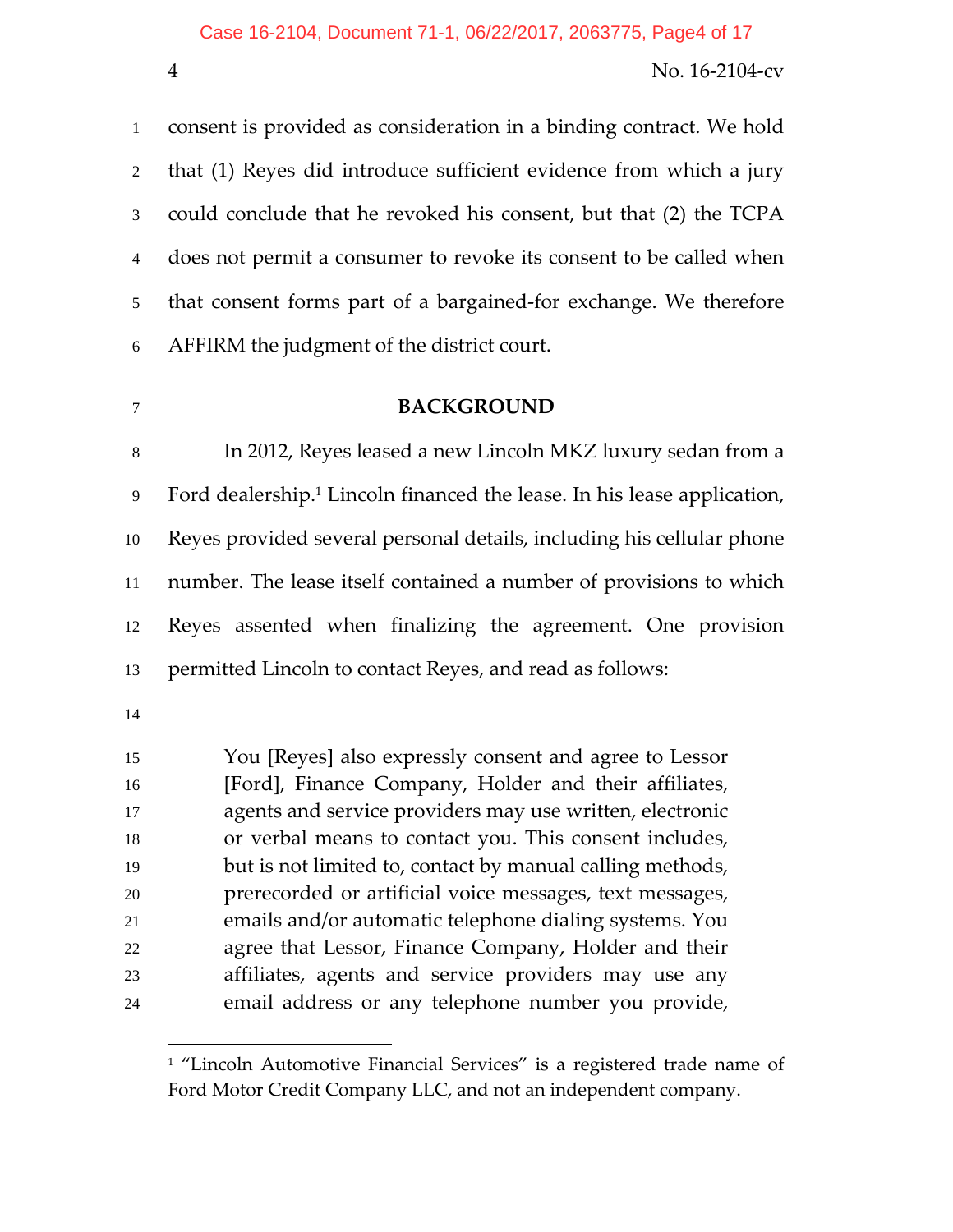now or in the future, including a number for a cellular phone or other wireless device, regardless of whether you incur charges as a result.

At some point after the lease was finalized, Reyes stopped making his required payments. As a result, on multiple occasions, Lincoln called Reyes in an attempt to cure his default.

Reyes disputed his balance on the lease, and also claims that he requested that Lincoln cease contacting him. Reyes asserts that on June 14, 2013, he mailed a letter to Lincoln in which he wrote: "I would also like to request in writing that no telephone contact be made by your office to my cell phone." Lincoln contends that it never received Reyes's letter, or any other request to cease its calls. At his deposition, Reyes testified to mailing the letter to the P.O. box listed on Lincoln's invoices and produced a copy of the letter that did not bear an address or postmark and referenced an incorrect account number. Despite his alleged revocation of consent, Lincoln continued to call Reyes. Following the close of discovery, Lincoln's attorney confirmed that Lincoln had called him 141 times with a customer representative on the line, and had called him with pre‐ recorded messages an additional 389 times.

On February 6, 2015, Reyes filed a complaint against Lincoln in the Eastern District of New York, alleging violations of the TCPA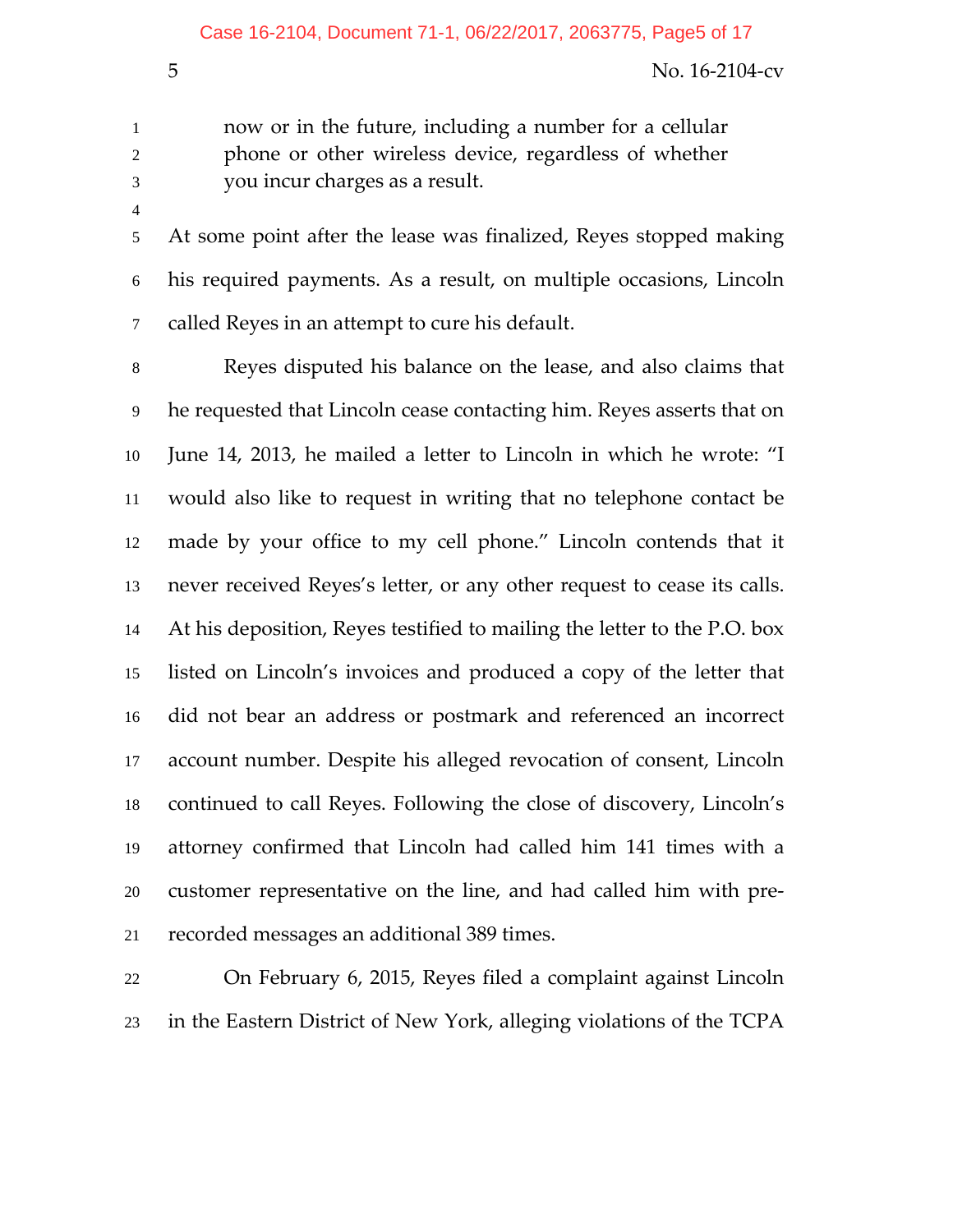1 and seeking  $$720,000$  in damages.<sup>2</sup> On June 20, 2016, Judge Wexler granted summary judgment to Lincoln, holding that (1) Reyes had failed to produce sufficient evidence from which a reasonable jury could conclude that he had ever revoked his consent to be contacted by Lincoln, and (2) that, in any event, the TCPA does not permit a party to a legally binding contract to unilaterally revoke bargained‐ for consent to be contacted by telephone.

- Reyes now timely appeals both rulings.
- 

 $\overline{a}$ 

# **DISCUSSION**

A district court's grant of summary judgment is reviewed *de novo*. *Gallo v. Prudential Residential Servs., Ltd. Pʹship*, 22 F.3d 1219, 1224 (2d Cir. 1994). On a motion for summary judgment, the court must "resolv[e] all ambiguities and draw[] all permissible factual inferences in favor of the party against whom summary judgment is sought." *Burg v. Gosselin,* 591 F.3d 95, 97 (2d Cir. 2010). Summary judgment is appropriate only "if the movant shows that there is no genuine dispute as to any material fact and that the movant is entitled to judgment as a matter of law." Fed. R. Civ. P. 56(a). All

 Reyes also initially sought damages under the Fair Debt Collection Practices Act ("FDCPA"), but abandoned those claims prior to summary judgment because Lincoln is not a "debt collection agency" within the meaning of the FDCPA. Only his TCPA claims remain.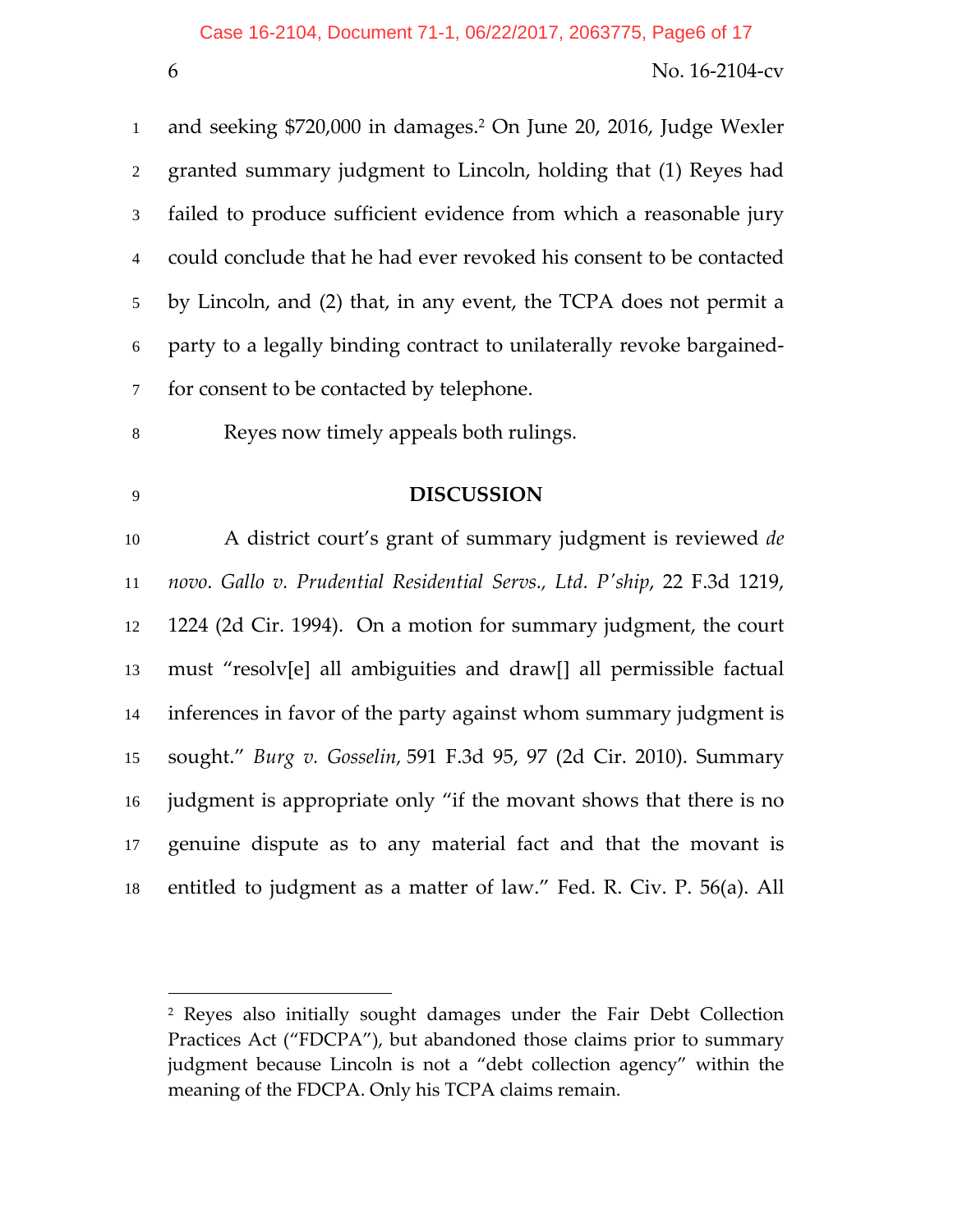legal conclusions by a district court are reviewed *de novo*. *United States v. Livecchi*, 711 F.3d 345, 351 (2d Cir. 2013) (per curiam).

On appeal, Reyes contends (1) that he introduced sufficient evidence to create a triable issue of fact as to whether he placed Lincoln on notice of his revocation of consent; and (2) that the TCPA, construed in light of its broad remedial purpose to protect consumers from unwanted phone calls, does permit a party to revoke consent to be called, even if that consent was given as part of a contractual agreement.

- 
- 

# **I. Whether Reyes revoked his consent to be contacted was a triable issue of fact**

As a preliminary matter, we agree with Reyes that the district court's finding that he did not revoke his consent to be contacted by telephone was improper on summary judgment. This material issue of fact was in dispute and raised a jury question. Reyes testified in a sworn deposition that he mailed a letter to Lincoln revoking his consent; submitted an affidavit to that effect; and introduced a copy of the letter as evidence in defending Lincoln's motion for summary judgment. The district court discounted this evidence as "insufficient," because Reyes "does not recall the address that he mailed the Letter to," and because "he has no record that the Letter was actually sent to Defendant." The district court also noted that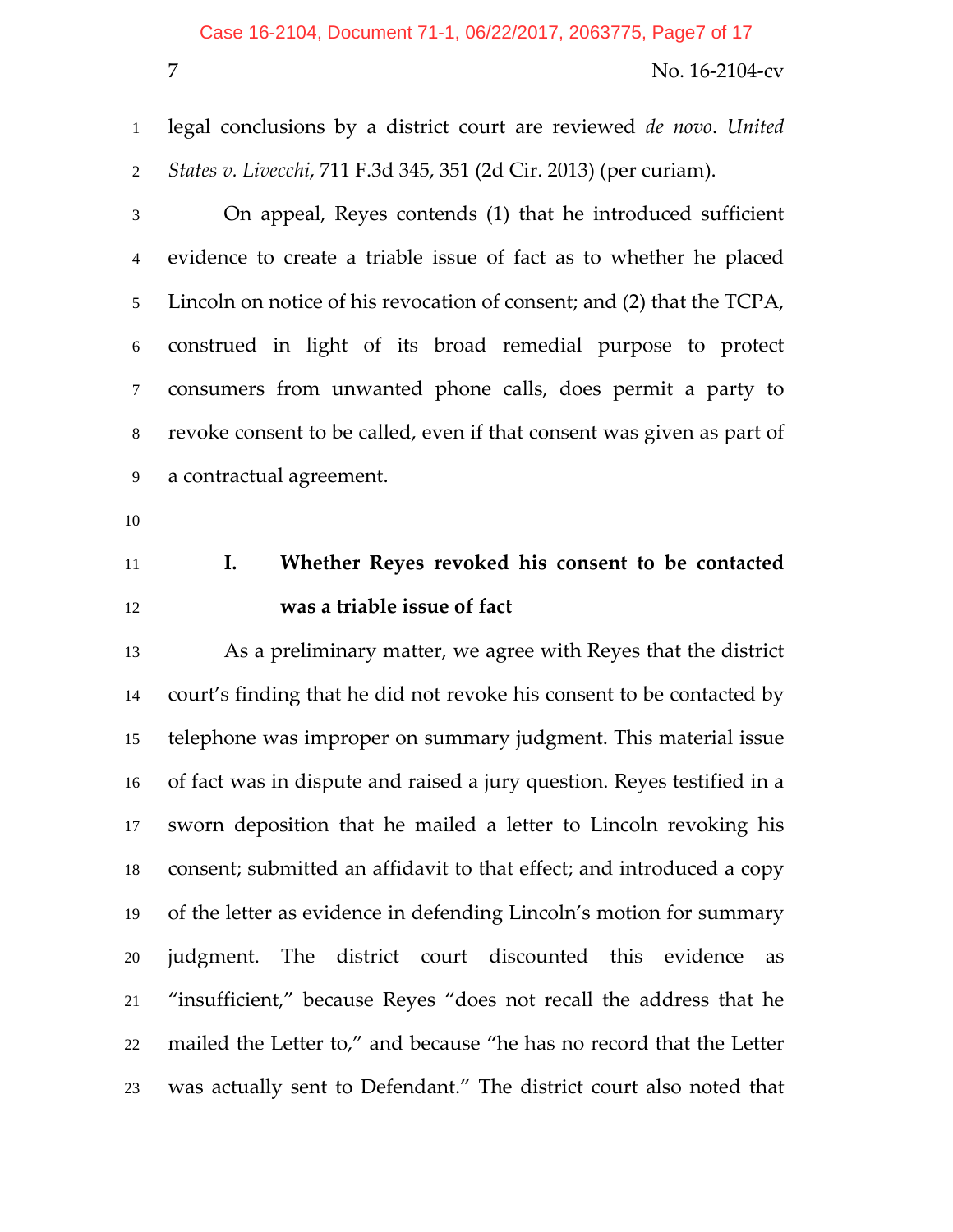Lincoln sent a letter to Reyes on December 1, 2014, stating that it had never received any revocation of consent from Reyes.

The district court's conclusion that Reyes did not revoke his consent rested on an impermissible assessment by the court of Reyes's credibility. *See Anderson v. Liberty Lobby, Inc.*, 477 U.S. 242, 255 (1986) ("Credibility determinations, the weighing of the evidence, and the drawing of legitimate inferences from the facts are jury functions, not those of a judge . . . [when] he is ruling on a motion for summary judgment."). Reyes introduced two separate forms of sworn testimony asserting that he had mailed a letter revoking his consent to be called, and Lincoln responded in turn that it had never received the letter. Adverse parties commonly advance "conflicting versions of the events" throughout the course of a litigation. *Jeffreys v. City of N.Y.*, 426 F.3d 549, 553‐54 (2d Cir. 2005) (quoting *Rule v. Brine, Inc.,* 85 F.3d 1002, 1011 (2d Cir. 1996). In such instances, on summary judgment, the district court is required to "resolv[e] all ambiguities and [draw] all permissible factual inferences in favor of the party against whom summary judgment [is] sought." *Burg,* 591 F.3d at 97. "[T]he judge must ask . . . not whether . . . the evidence unmistakably favors one side or the other but whether a fair‐minded jury could return a verdict for the plaintiff on the evidence presented." *Jeffreys*, 426 F.3d at 553 (quoting *Anderson,* 477 U.S. at 252). Under this standard, the district judge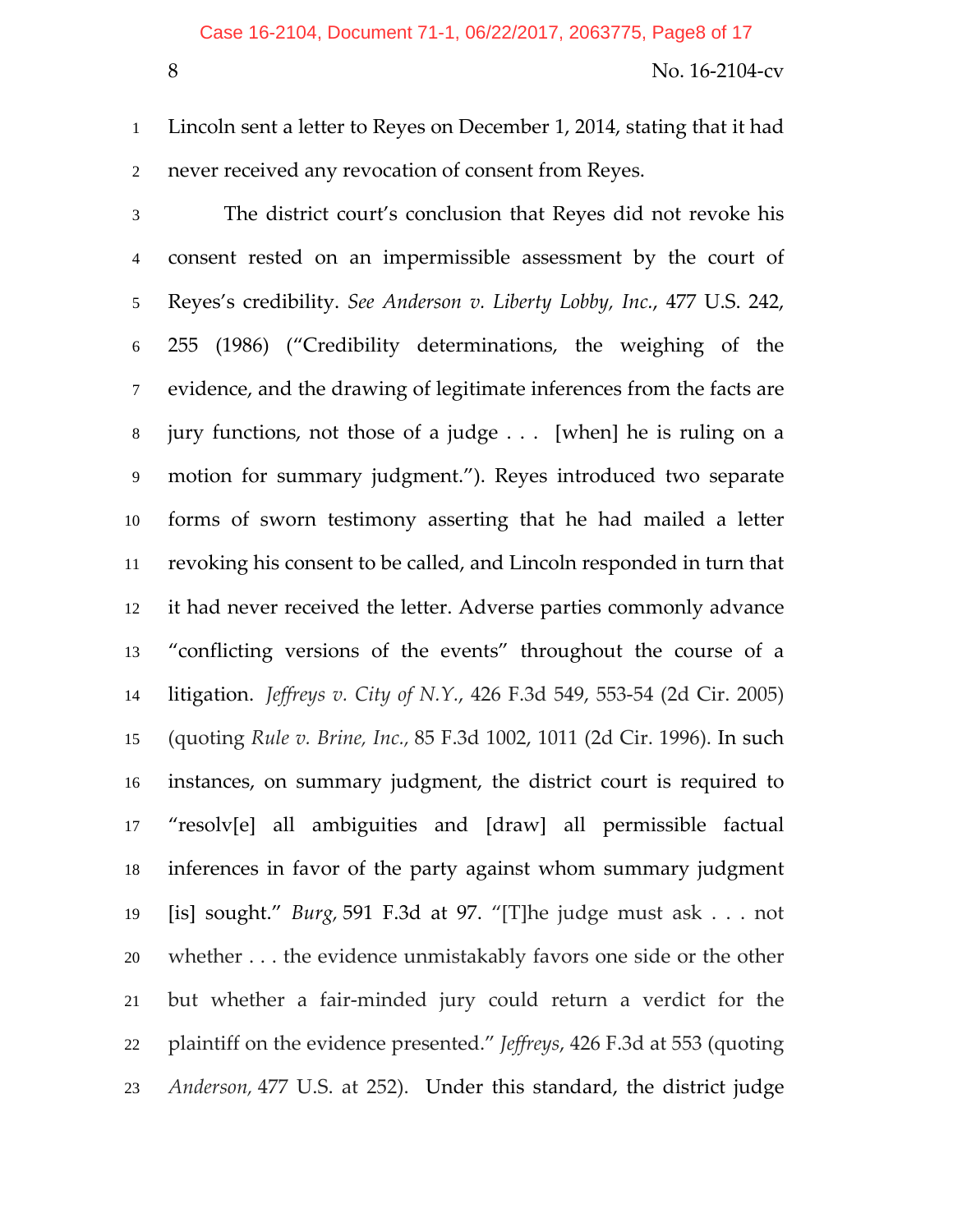erred in concluding that no reasonable jury could find that Reyes revoked his consent, when Reyes introduced sworn testimony to the 3 contrary.<sup>3</sup> Whether that testimony was reliable was a question of fact for the jury. *See id*.

- 
- 

 $\overline{a}$ 

# **II. Under the TCPA a party is not able to revoke consent that is a term in a prior contract**

We next turn to the district court's determination that the TCPA does not permit Reyes to unilaterally revoke his consent. Congress enacted the TCPA to protect consumers from "[u]nrestricted telemarketing," which it determined could be "an intrusive invasion of privacy." *Mims v. Arrow Fin. Servs., LLC*, 565 U.S. 368, 372 (2012) (internal quotation marks and citation omitted) *accord Gager v. Dell Fin. Servs., LLC*, 727 F.3d 265, 268 (3d Cir. 2013). To mitigate this problem, the act prohibits, subject to narrow exceptions not pertinent here, any person within the United States from "initiat[ing] any telephone call to any residential telephone line using an artificial or prerecorded voice to deliver a message without the prior express consent of the called party." 47 U.S.C. § 227(b)(1)(B). The TCPA also authorizes the Federal

<sup>&</sup>lt;sup>3</sup> Whatever impact the use of the wrong account number may be reasonably assumed to have on Reyes's attempt at revocation, the district court did not rely on that fact.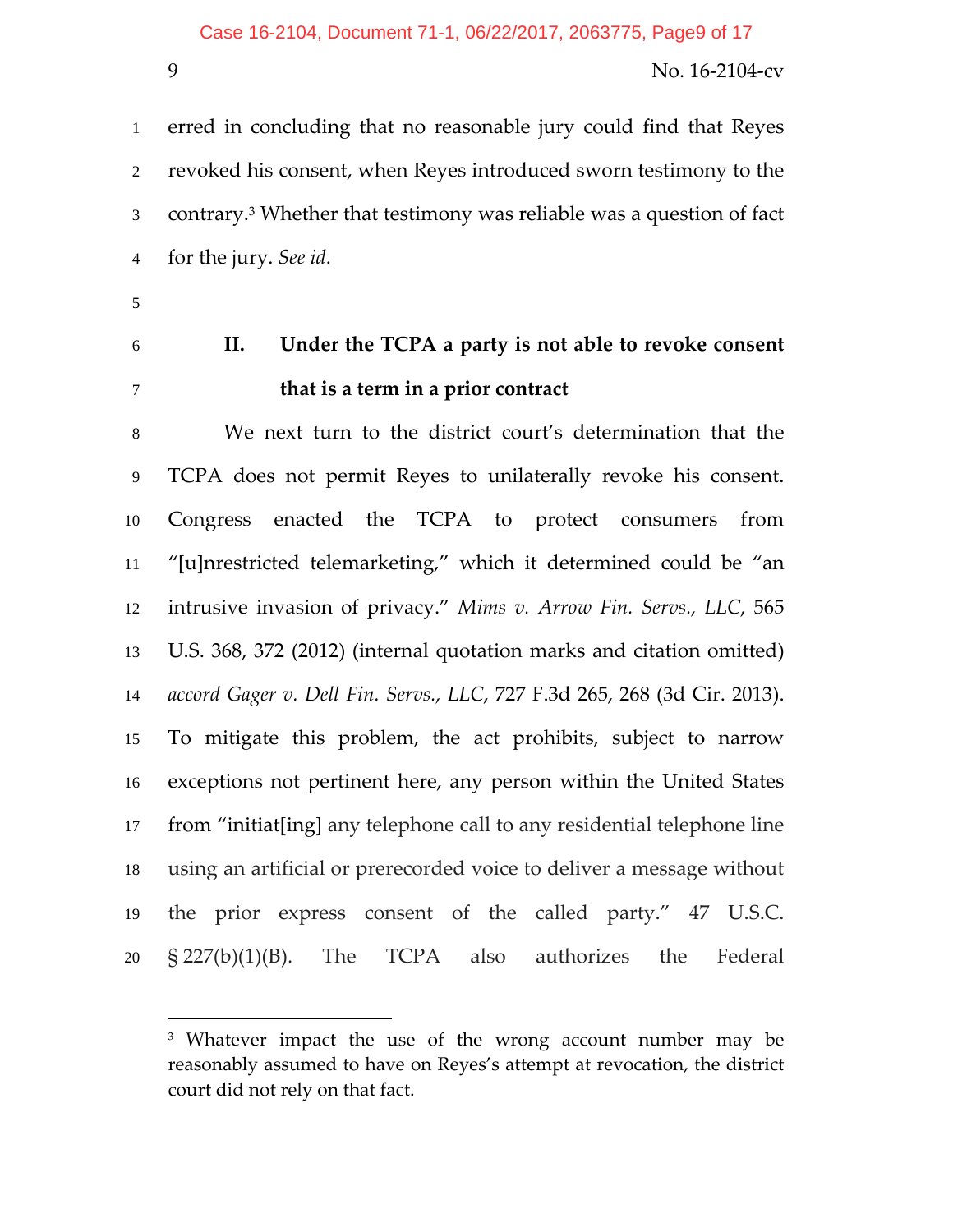Communications Commission ("FCC") to promulgate rules and regulations in order to further implement the act's provisions. 47 U.S.C. § 227(b)(2).

While the act requires that any party wishing to make live or prerecorded calls obtain prior express consent, the statute is silent as to whether a party that has so consented can subsequently revoke that consent. Two of our sister circuit courts have ruled that a party can revoke prior consent under the terms of the act. In *Gager v. Dell Financial Services*, the Third Circuit held that the plaintiff, who consented to be called in an application for a line of credit that she submitted to the defendant, was permitted to later revoke that consent after receiving harassing calls upon her default on the loan. 727 F.3d at 267‐68. The court reasoned that "consent," as defined under the common law, is traditionally considered to be revocable. *Id*. at 270. Moreover, permitting consumers to revoke consent would further Congress's purpose in enacting the TCPA, which was "to protect consumers from unwanted automated telephone calls." *Id*. at 271. The Eleventh Circuit, in *Osorio v. State Farm Bank F.S.B*., adopted the Third Circuit's reasoning and held that the plaintiff in that case, who had consented to receive calls from the defendant in an application for auto insurance, could revoke her consent. 746 F.3d 1242, 1253 (11th Cir. 2014). In 2015, the FCC relied on these two cases in ruling that "prior express consent" is revocable under the TCPA.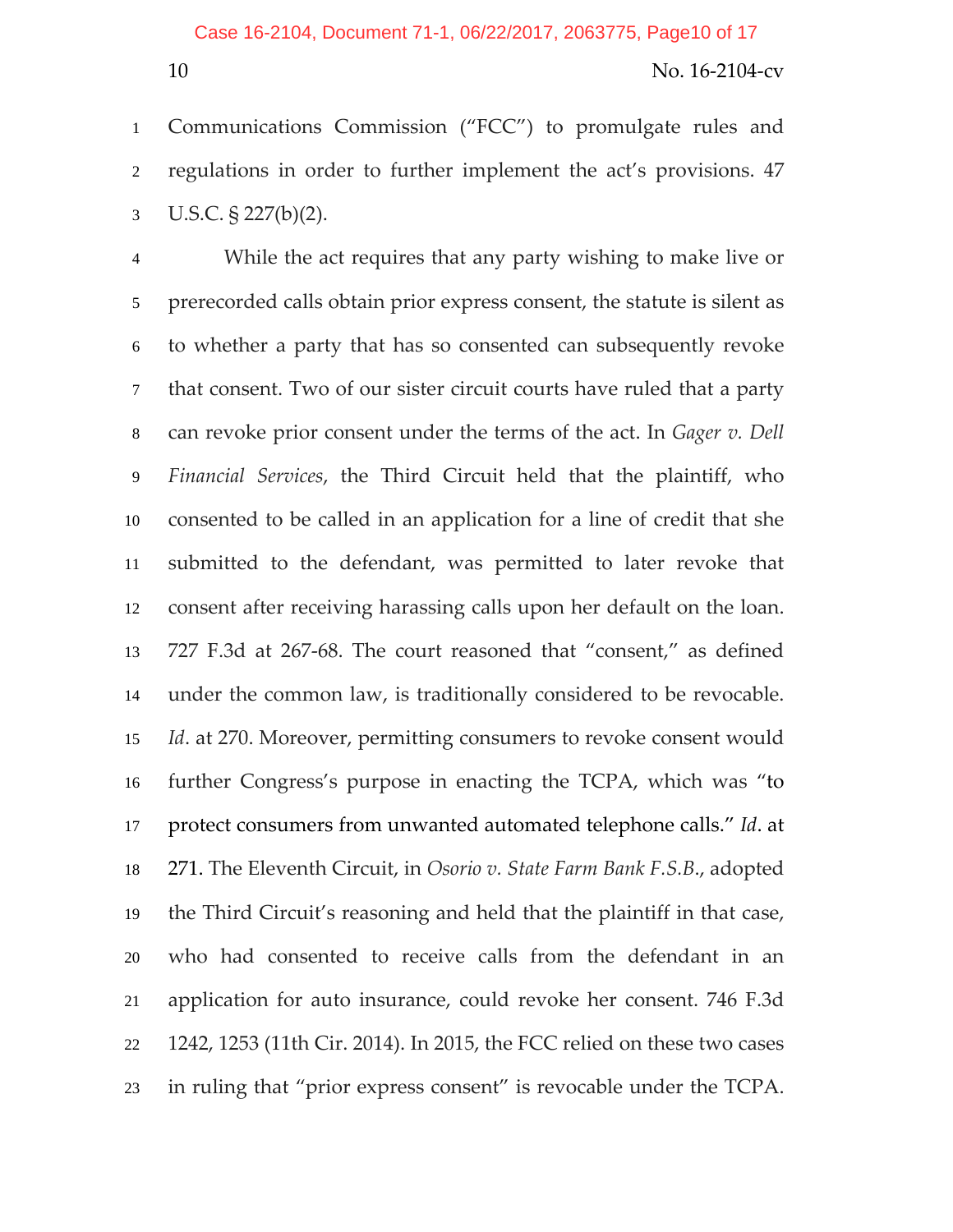*See In the Matter of Rules & Regulations Implementing the Tel. Consumer Prot. Act of 1991*, 30 F.C.C. Rcd. 7961, 7993‐94 (2015) (hereinafter "2015 FCC Ruling").

*Gager*, *Osorio*, and the 2015 FCC Ruling considered a narrow question: whether the TCPA allows a consumer who has freely and unilaterally given his or her informed consent to be contacted can later revoke that consent. *See Osorio*, 746 F.3d at 1253; *Gager*, 727 F.3d at 270. Reyes's appeal presents a different question, which has not been addressed by the FCC or, to our knowledge, by any federal circuit court of appeal: whether the TCPA also permits a consumer to unilaterally revoke his or her consent to be contacted by telephone when that consent is given, not gratuitously, but as bargained‐for consideration in a bilateral contract.

Reyes contends that the same principles that the FCC and the Third and Eleventh Circuits relied on in their previous rulings apply to this situation as well. He argues that (1) under the common law definition of the term, which Congress is presumed to have adopted when it drafted the TCPA, any form of "consent" (whether contractual or not) is revocable by the consenting party at any time; and (2) permitting parties to revoke their consent to be called is consistent with the remedial purpose of the TCPA, which was designed by Congress to afford consumers broad protection from harassing phone calls.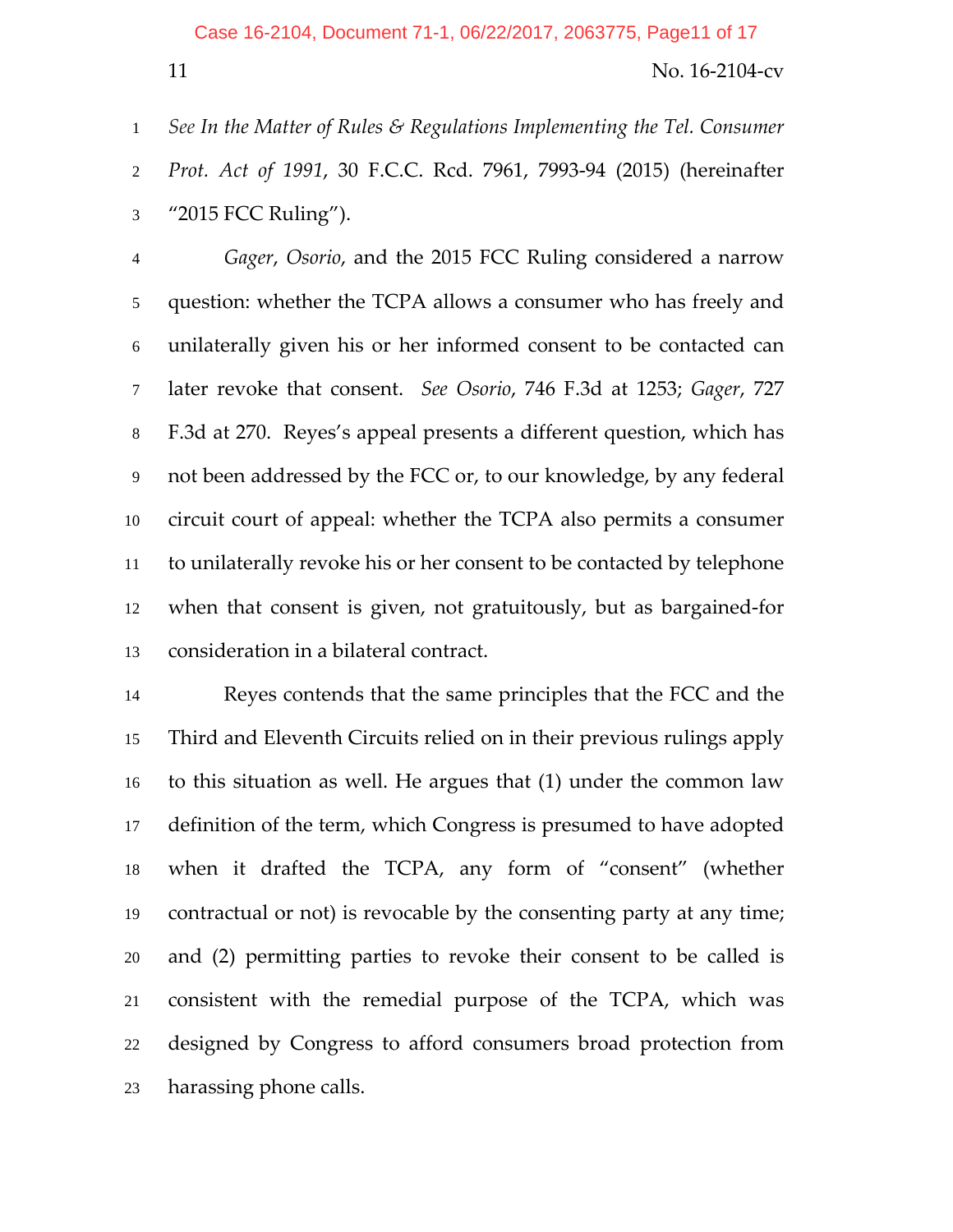We agree with the district court that the TCPA does not permit a party who agrees to be contacted as part of a bargained‐for exchange to unilaterally revoke that consent, and we decline to read such a provision into the act. As an initial matter, Reyes is correct that when Congress uses a term, such as "consent," that has "accumulated [a] settled meaning under . . . the common law, a court must infer, unless the statute otherwise dictates, that Congress means to incorporate the established meaning of th[at] term[]." *Neder v. United States,* 527 U.S. 1, 21 (1999) (citation omitted). The text of the TCPA evidences no intent to deviate from common law rules in defining "consent," and the FCC and other federal appellate courts have applied the common law definition of the term when interpreting the act. *See Gager*, 727 F.3d at 270; 2015 FCC Ruling at \*7961 (holding that permitting "unwanted texts and voice calls is counter . . . to common‐law notions of consent").

"Consent," however, is not always revocable under the common law. A distinction in this regard must be drawn between tort and contract law. In tort law, "consent" is generally defined as a gratuitous action, or "[a] voluntary yielding to what another proposes or desires." *Black's Law Dictionary* (10th ed. 2014); *see also Gager*, 727 F.3d at 270 ("Under the common law understanding of consent, the basic premise of consent is that it is given voluntarily." (internal quotation marks omitted)). In *Gager* and *Osorio* the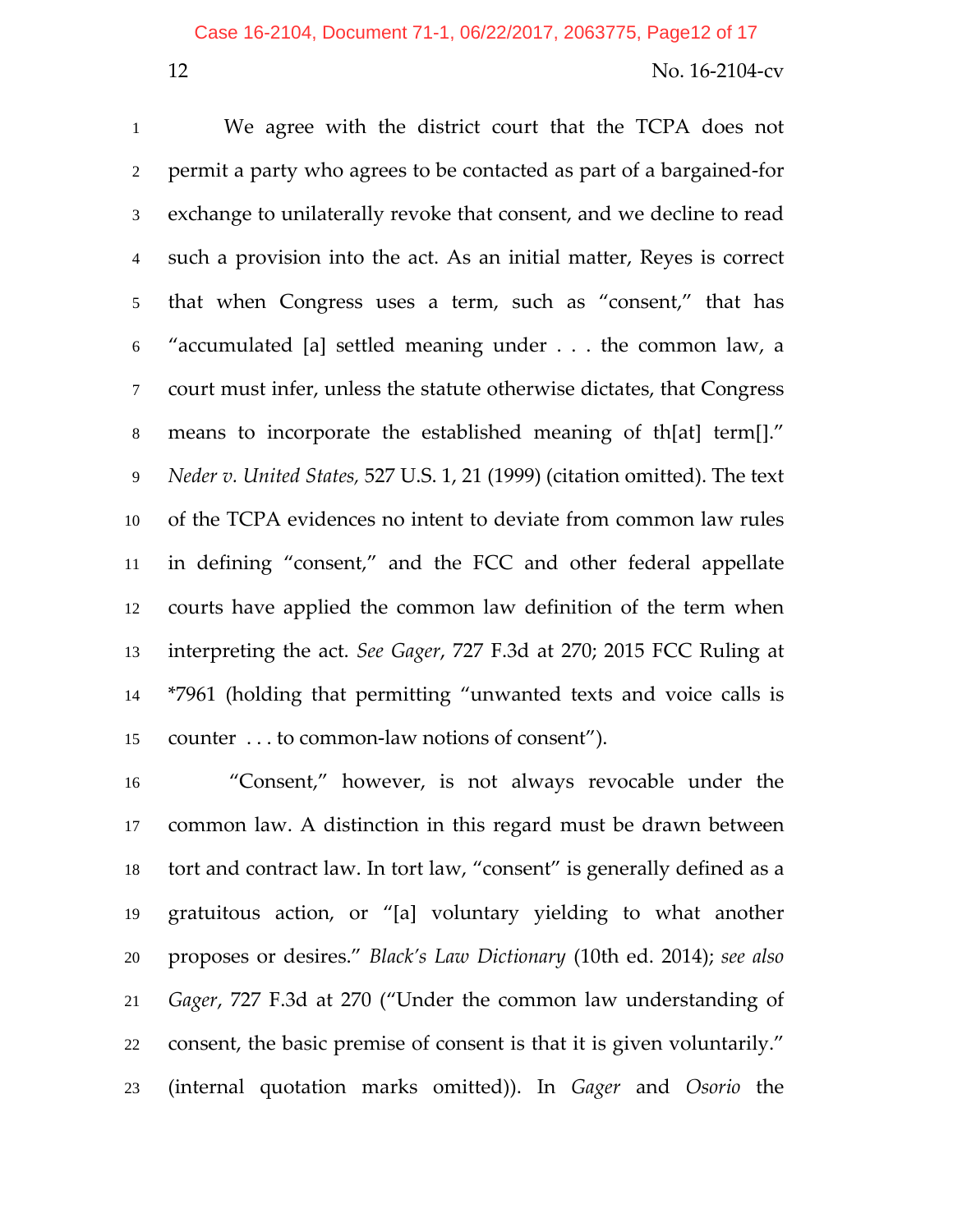#### Case 16-2104, Document 71-1, 06/22/2017, 2063775, Page13 of 17

#### 13 No. 16‐2104‐cv

plaintiffs provided such voluntary consent to be contacted by furnishing their telephone numbers to businesses in connection with loan and insurance applications, respectively. *See Gager*, 727 F.3d at 267; *Osorio*, 746 F.3d at 1247; *see also Rules and Regulations Implementing the TCPA*, 7 F.C.C. Rcd. 8752, 8769 (1992) (ruling that the "knowing[]" release of a phone number to a third party constitutes "express consent" to receive telephone calls from that party under the TCPA). The courts in those cases found, and the 2015 FCC ruling confirmed, that consent of this kind, which is not given in exchange for any consideration, and which is not incorporated into a binding legal agreement, may be revoked by the consenting party at any time. This conclusion is well‐supported by common law authority, which counsels that "[u]pon termination of consent its effectiveness is terminated." RESTATEMENT (SECOND) OF TORTS § 892A(5) (AM. LAW INST. 1979).

Reyes's consent to be contacted by telephone, however, was not provided gratuitously; it was included as an express provision of a contract to lease an automobile from Lincoln. Under such circumstances, "consent," as that term is used in the TCPA, is not revocable. The common law is clear that consent to another's actions can "become irrevocable" when it is provided in a legally binding agreement, RESTATEMENT (SECOND) OF TORTS § 892A(5) (AM. LAW INST. 1979), in which case any "attempted termination is not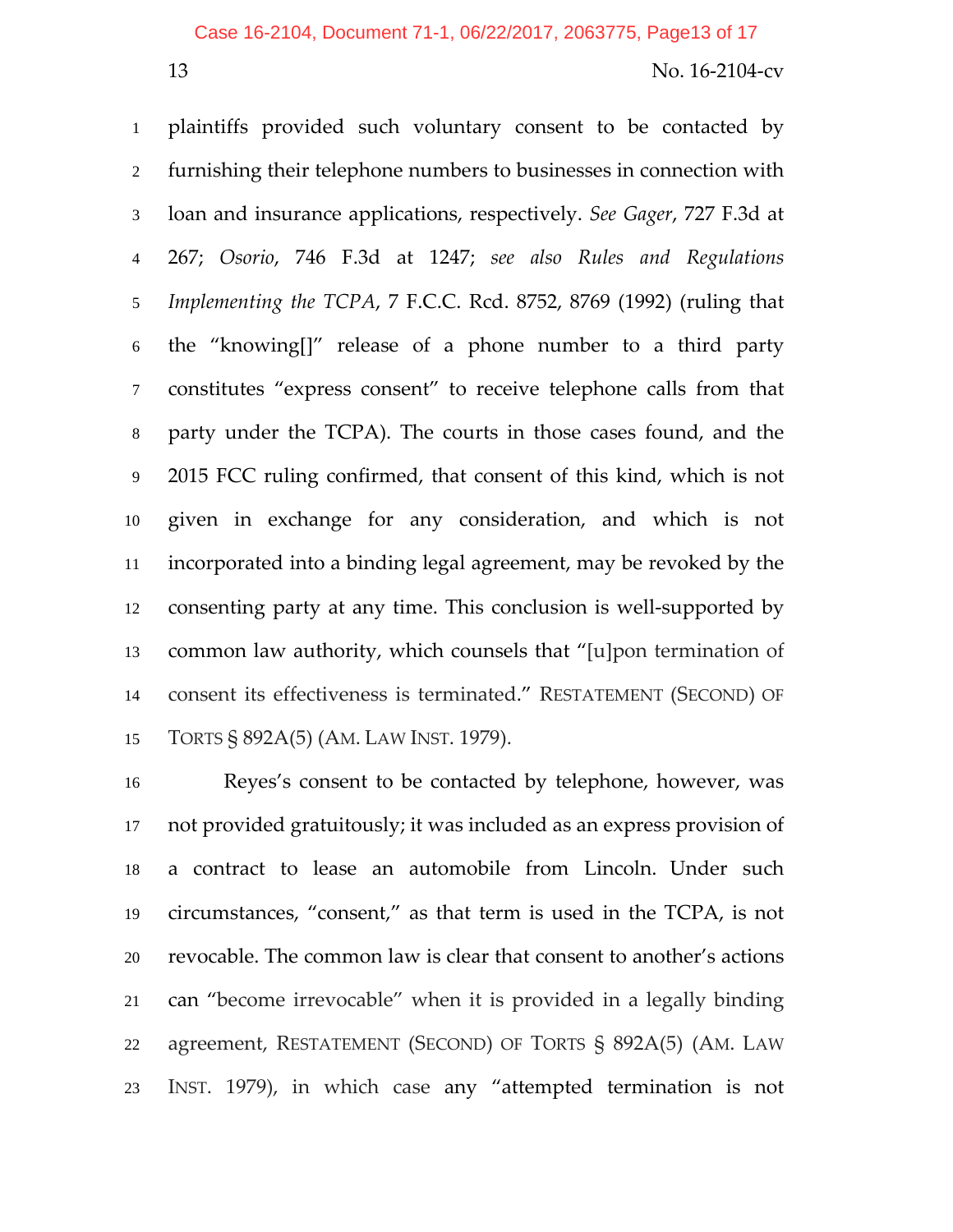#### Case 16-2104, Document 71-1, 06/22/2017, 2063775, Page14 of 17

## 14 No. 16-2104-cv

effective," *id.* at cmt. i. *See also* 13‐67 CORBIN ON CONTRACTS § 67.1 (2017) (noting that "a party who is under a legal duty [to perform a contractual obligation] by virtue of its assent" has the burden to prove that that duty was discharged by some subsequent event, such as recission by "mutual agreement" or by the exercise of a contractual right to terminate). This rule derives from the requirement that every provision of a contract—including any proposed modification—receive the "mutual assent" of every contracting party in order to have legal effect. *Dallas Aerospace, Inc. v. CIS Air Corp.*, 352 F.3d 775, 783 (2d Cir. 2003) ("[F]undamental to the establishment of a contract modification is proof of each element requisite to the formulation of a contract, including mutual assent to its terms." (internal quotation marks and citation omitted)). It is black‐letter law that one party may not alter a bilateral contract by revoking a term without the consent of a counterparty. *See* RESTATEMENT (SECOND) OF CONTRACTS § 287 cmt. a (AM. LAW INST. 1981) (requiring "assent by the other party" before a proposed alteration to a contract becomes valid). Yet reading the TCPA's definition of "consent" to permit unilateral revocation at any time, as Reyes suggests, would permit him to do just that. Absent express statutory language to the contrary, we cannot conclude that Congress intended to alter the common law of contracts in this way. *See Neder,* 527 U.S. at 21‐23.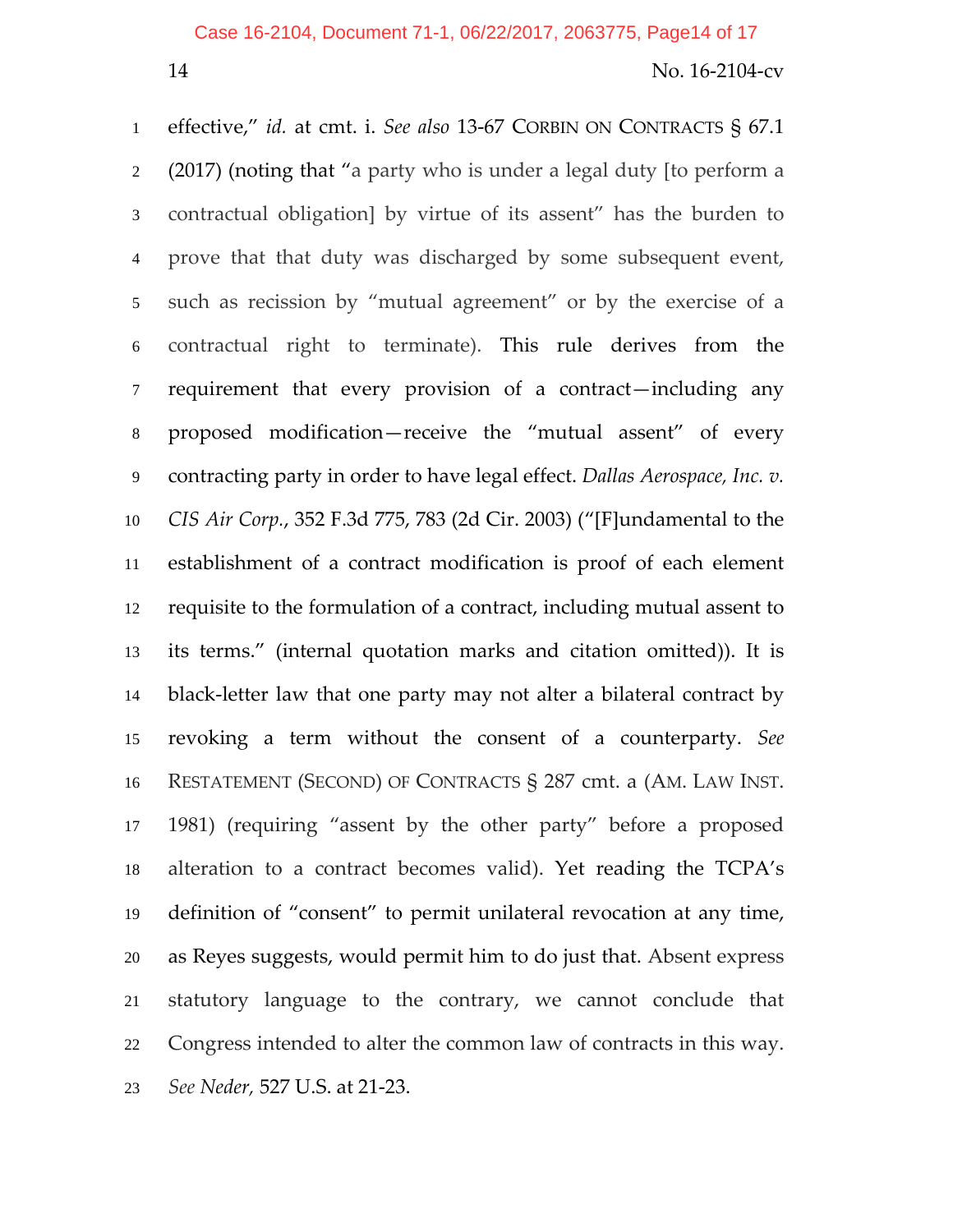Reyes also argues that his consent to be contacted is revocable because that consent was not an "essential term" of his lease agreement with Lincoln. This argument is meritless. In contract law, "essential terms" are those terms that are necessary in order to lend an agreement sufficient detail to be enforceable by a court. *Brookhaven Hous. Coal. v. Solomon*, 583 F.2d 584, 593 (2d Cir. 1978) ("If essential terms of an agreement are omitted or are phrased in too indefinite a manner, no legally enforceable contract will result."). For example, a contract for the sale of goods must contain terms such as the quantity of goods to be sold and the price at which they will be purchased. But a contractual term does not need to be "essential" in order to be enforced as part of a binding agreement. It is a fundamental rule of contracts that parties may bind themselves to any terms, so long as the basic conditions of contract formation (e.g., consideration and mutual assent) are met. *Chesapeake Energy Corp. v. Bank of N.Y. Mellon Trust Co.*, 773 F.3d 110, 114 (2d Cir. 2014) (noting the common law rule that a "contract should be construed so as to give full meaning and effect to *all* of its provisions"(alterations, internal quotation marks and citation omitted) (emphasis added)). A party who has agreed to a particular term in a valid contract cannot later renege on that term or unilaterally declare it to no longer apply simply because the contract could have been formed without it. Contracting parties are bound to perform on the terms that they *did*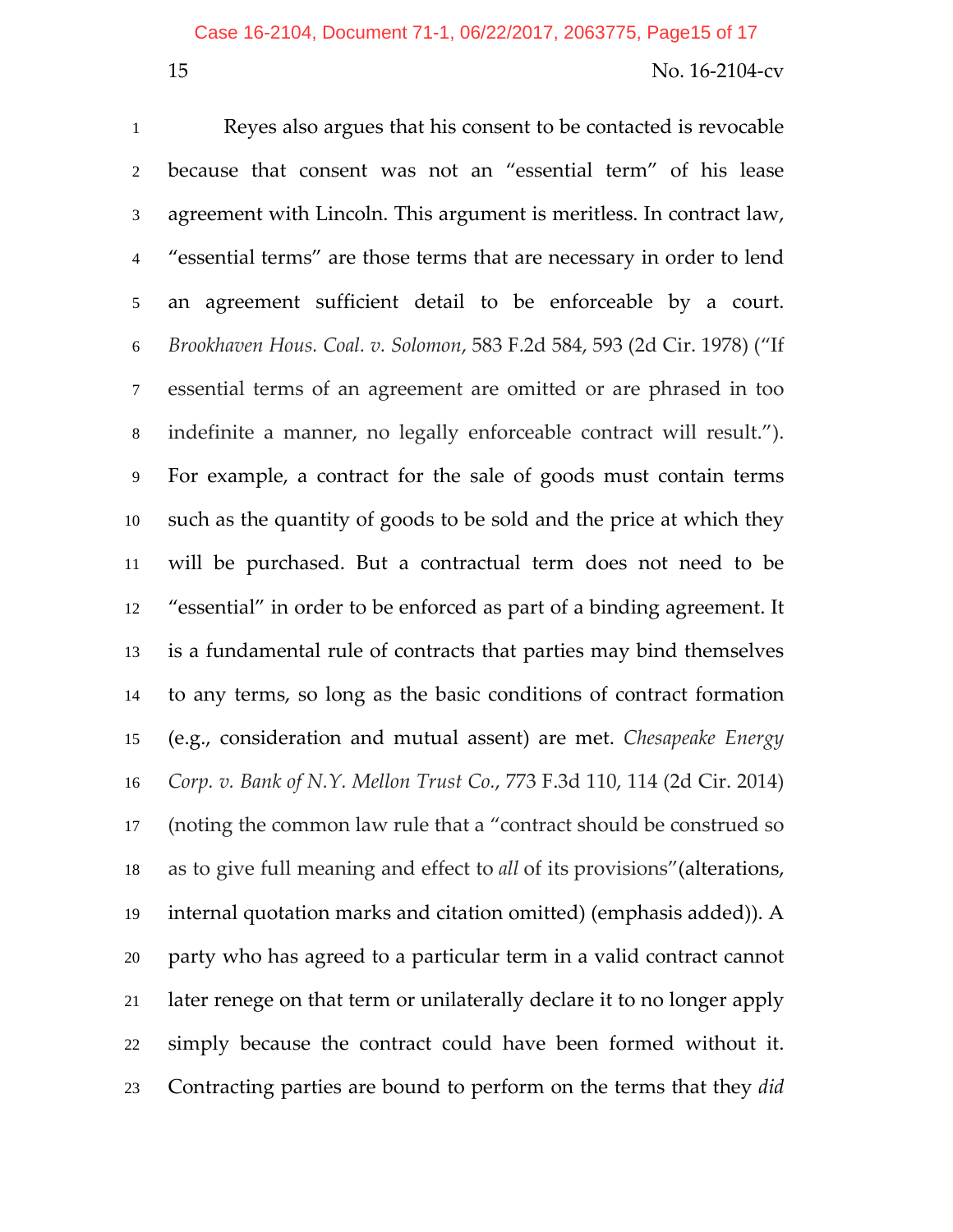#### Case 16-2104, Document 71-1, 06/22/2017, 2063775, Page16 of 17

#### 16 No. 16-2104-cv

agree to, not what they *might* have agreed to under different circumstances.

Reyes counters that because the TCPA is a remedial statute enacted to protect consumers from unwanted telephone calls, any ambiguities in its text must be construed to further that purpose. *See Atchison, Topeka & Santa Fe Ry. Co. v. Buell,* 480 U.S. 557, 562 (1987) (holding that when interpreting broad remedial statutes, courts should apply a "standard of liberal construction in order to accomplish [Congress's] objects" (citation omitted)); *E.E.O.C. v. Staten Island Sav. Bank,* 207 F.3d 144, 149 (2d Cir. 2000) ("[I]t is our duty to interpret remedial statutes broadly."). A liberal reading of an ambiguous term might favor a right to revoke contractual consent. But for the remedial rule of statutory interpretation to apply, the statute must contain an actual ambiguity to construe in the consumer's favor, and we find no lack of clarity in the TCPA's use of 16 the term "consent." It was well-established at the time that Congress drafted the TCPA that consent becomes irrevocable when it is integrated into a binding contract, and we find no indication in the statute's text that Congress intended to deviate from this common‐ law principle in its use of the word "consent." *See Neder*, 527 U.S. at 21.

We are sensitive to the argument that businesses may undermine the effectiveness of the TCPA by inserting "consent"